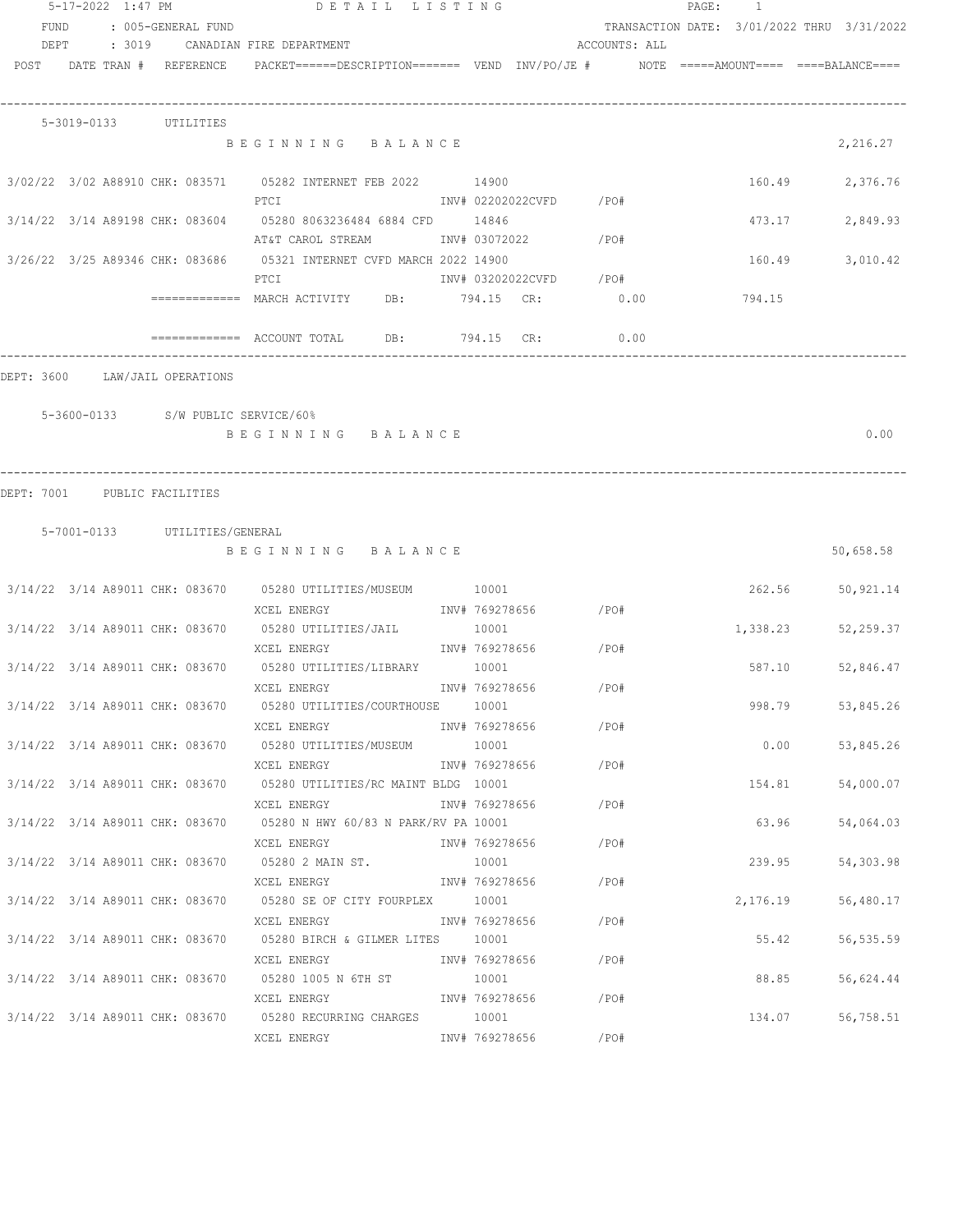|                                 | $5 - 17 - 2022$ 1:47 PM |                          |                                                                                          | DETAIL LISTING |               |                      |                     | PAGE: | 2         |                                            |
|---------------------------------|-------------------------|--------------------------|------------------------------------------------------------------------------------------|----------------|---------------|----------------------|---------------------|-------|-----------|--------------------------------------------|
| FUND                            |                         | : 005-GENERAL FUND       |                                                                                          |                |               |                      |                     |       |           | TRANSACTION DATE: 3/01/2022 THRU 3/31/2022 |
| DEPT                            |                         | : 7001 PUBLIC FACILITIES |                                                                                          |                |               | ACCOUNTS: ALL        |                     |       |           |                                            |
| POST                            |                         | DATE TRAN # REFERENCE    | PACKET======DESCRIPTION======= VEND INV/PO/JE #     NOTE =====AMOUNT==== ====BALANCE==== |                |               |                      |                     |       |           |                                            |
|                                 |                         |                          |                                                                                          |                |               |                      |                     |       |           |                                            |
|                                 |                         |                          | 3/14/22 3/14 A89079 CHK: 083615 05280 UTILITIES FEB 2022 10681                           |                |               |                      |                     |       | 1,262.48  | 58,020.99                                  |
|                                 |                         |                          | CITY OF CANADIAN MOTH NV# 02232022                                                       |                |               | /PO#                 |                     |       |           |                                            |
|                                 |                         |                          | 3/14/22 3/14 A89114 CHK: 083648 05280 OTHER METERS                                       |                | 12592         |                      |                     |       | 2,072.27  | 60,093.26                                  |
|                                 |                         |                          | NORTH PLAINS ELECTRIC CO- INV# 03012022                                                  |                |               | /PO#                 |                     |       |           |                                            |
|                                 |                         |                          | 3/14/22 3/14 A89114 CHK: 083648 05280 GEM VOTING BOOTH                                   |                | 12592         |                      |                     |       | 168.73    | 60,261.99                                  |
|                                 |                         |                          | NORTH PLAINS ELECTRIC CO- INV# 03012022                                                  |                |               | /PO#                 |                     |       |           |                                            |
|                                 |                         |                          | 3/14/22 3/14 A89148 CHK: 083668 05280 040-001-1415-01-LIBRARY 13824                      |                |               |                      |                     |       | 501.60    | 60,763.59                                  |
|                                 |                         |                          | WEST TEXAS GAS, INC                                                                      |                | INV# 03032022 | /PO#                 |                     |       |           |                                            |
|                                 |                         |                          | 3/14/22 3/14 A89148 CHK: 083668 05280 040-001-4000-01 EX CENTE 13824                     |                |               |                      |                     |       |           | 3, 149.96 63, 913.55                       |
|                                 |                         |                          | WEST TEXAS GAS, INC                                                                      |                | INV# 03032022 | /PO#                 |                     |       |           |                                            |
|                                 |                         |                          | 3/14/22 3/14 A89148 CHK: 083668 05280 040-001-5735-02-MUSEUM 13824                       |                |               |                      |                     |       | 569.21    | 64,482.76                                  |
|                                 |                         |                          | WEST TEXAS GAS, INC                                                                      |                | INV# 03032022 | /PO#                 |                     |       |           |                                            |
|                                 |                         |                          | 3/14/22 3/14 A89148 CHK: 083668 05280 040-001-5815-01-BALLPARK 13824                     |                |               |                      |                     |       | 30.00     | 64,512.76                                  |
|                                 |                         |                          | WEST TEXAS GAS, INC                                                                      |                | INV# 03032022 | /PO#                 |                     |       |           |                                            |
|                                 |                         |                          | 3/14/22 3/14 A89148 CHK: 083668 05280 040-001-5810-01-PAVILION 13824                     |                |               |                      |                     |       | 238.06    | 64,750.82                                  |
|                                 |                         |                          | WEST TEXAS GAS, INC                                                                      |                | INV# 03032022 | /P0#                 |                     |       |           |                                            |
|                                 |                         |                          | 3/14/22 3/14 A89148 CHK: 083668 05280 040-001-1405-01 COURTHOU 13824                     |                |               |                      |                     |       | 1,310.40  | 66,061.22                                  |
|                                 |                         |                          | WEST TEXAS GAS, INC NOTINV# 03032022                                                     |                |               | $/$ PO#              |                     |       |           |                                            |
| 3/14/22 3/14 A89148 CHK: 083668 |                         |                          | 05280 040-013-0045-00 CFD MAIN 13824                                                     |                |               |                      |                     |       | 251.06    | 66, 312.28                                 |
|                                 |                         |                          | WEST TEXAS GAS, INC MONTH 03032022                                                       |                |               | /PO#                 |                     |       |           |                                            |
|                                 |                         |                          | 3/14/22 3/14 A89148 CHK: 083668 05280 040-013-0035-02 CFD MAIN 13824                     |                |               |                      |                     |       | 896.02    | 67,208.30                                  |
|                                 |                         |                          | WEST TEXAS GAS, INC MET INV# 03032022                                                    |                |               | /PO#                 |                     |       |           |                                            |
|                                 |                         |                          | $\text{S}$ ============== MARCH ACTIVITY DB: 16,549.72 CR:                               |                |               | 0.00                 |                     |       | 16,549.72 |                                            |
|                                 |                         |                          | ============ ACCOUNT TOTAL DB:                                                           |                | 16,549.72 CR: | 0.00                 |                     |       |           |                                            |
| DEPT: 7016                      | CEMETERY                |                          |                                                                                          |                |               |                      |                     |       |           |                                            |
|                                 |                         |                          |                                                                                          |                |               |                      |                     |       |           |                                            |
|                                 |                         | 5-7016-0133 UTILITIES    |                                                                                          |                |               |                      |                     |       |           |                                            |
|                                 |                         |                          | BEGINNING BALANCE                                                                        |                |               |                      |                     |       |           | 56.36                                      |
|                                 |                         |                          | 3/14/22 3/14 A89011 CHK: 083670 05280 UTILITIES/CEMETERY 10001                           |                |               |                      |                     |       | 14.09     | 70.45                                      |
|                                 |                         |                          | XCEL ENERGY                                                                              |                |               | INV# 769278656 / PO# |                     |       |           |                                            |
|                                 |                         |                          | ============= MARCH ACTIVITY DB:                                                         |                |               | 14.09 CR: 0.00       |                     |       | 14.09     |                                            |
|                                 |                         |                          |                                                                                          |                |               |                      |                     |       |           |                                            |
|                                 |                         |                          | $\texttt{-----}$ ============= ACCOUNT TOTAL DB: $14.09$ CR:                             |                |               | 0.00                 |                     |       |           |                                            |
|                                 |                         |                          | 000 ERRORS IN THIS REPORT! *-*-*-*-*-*-*-*-*-*-*-*-*-*-                                  |                |               |                      |                     |       |           |                                            |
|                                 |                         |                          | ** REPORT TOTALS ** --- DEBITS ---                                                       |                |               |                      | $---$ CREDITS $---$ |       |           |                                            |

BEGINNING BALANCES: 52,931.21 0.00 REPORTED ACTIVITY:  $17,357.96$  0.00 ENDING BALANCES: 70,289.17 0.00 TOTAL FUND ENDING BALANCE: 70,289.17

FUND: 010-AIRPORT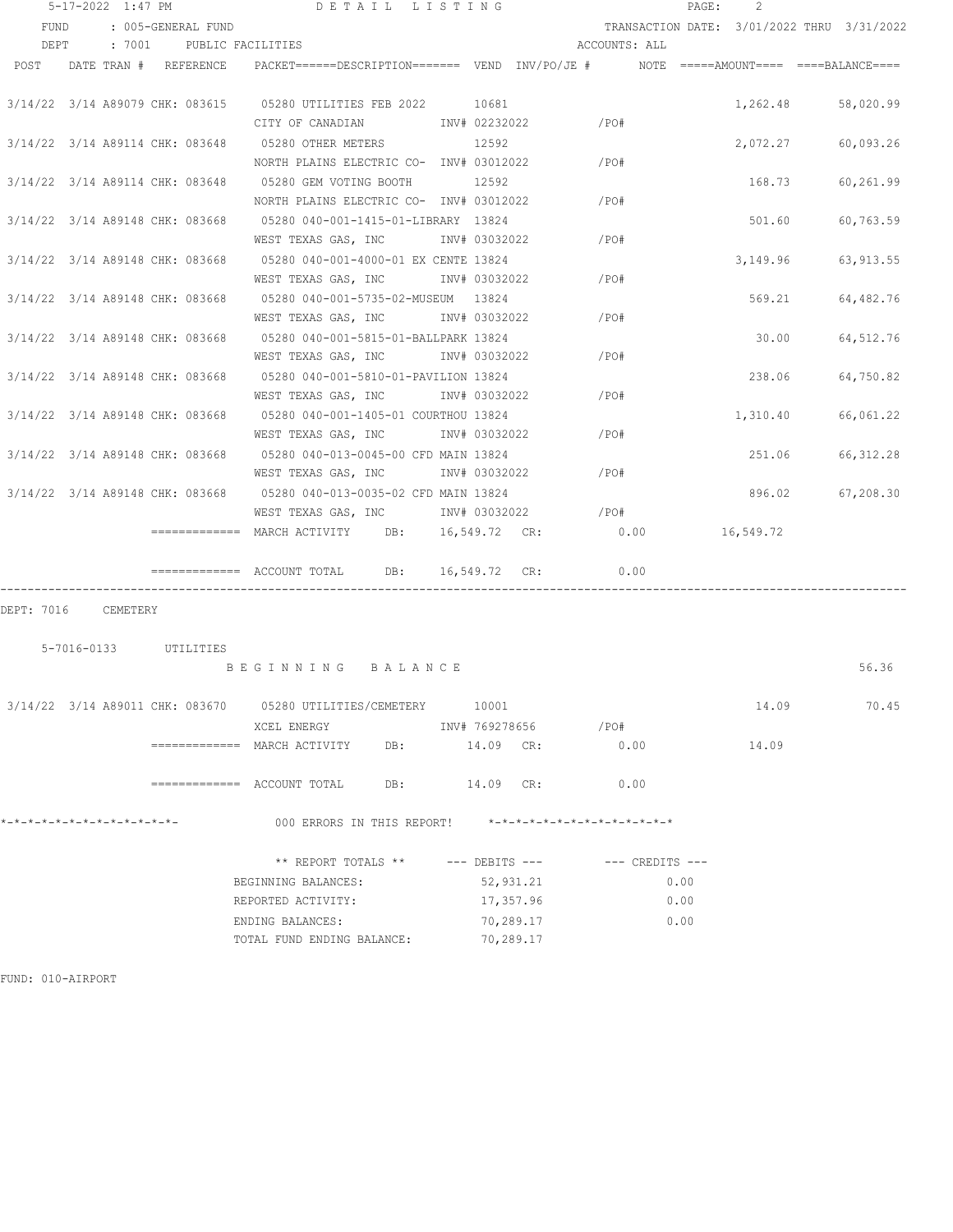|                               | 5-17-2022 1:47 PM |                             | DETAIL LISTING                                                                                                                   |     |              |                           |               |      | PAGE: 3  |                                            |
|-------------------------------|-------------------|-----------------------------|----------------------------------------------------------------------------------------------------------------------------------|-----|--------------|---------------------------|---------------|------|----------|--------------------------------------------|
|                               |                   | FUND : 010-AIRPORT          |                                                                                                                                  |     |              |                           |               |      |          | TRANSACTION DATE: 3/01/2022 THRU 3/31/2022 |
|                               |                   | DEPT : 7010 AIRPORT         |                                                                                                                                  |     |              |                           | ACCOUNTS: ALL |      |          |                                            |
|                               |                   |                             | POST DATE TRAN # REFERENCE PACKET======DESCRIPTION======= VEND INV/PO/JE # NOTE =====AMOUNT==== ====BALANCE====                  |     |              |                           |               |      |          |                                            |
|                               |                   | 5-7010-0133 UTILITIES       |                                                                                                                                  |     |              |                           |               |      |          |                                            |
|                               |                   |                             | BEGINNING BALANCE                                                                                                                |     |              |                           |               |      |          | 4,583.16                                   |
|                               |                   |                             | 3/02/22 3/02 A88926 CHK: 001941 05283 INTERNET FEB 2022 14900                                                                    |     |              |                           |               |      |          | 42.52 4,625.68                             |
|                               |                   |                             | CITY OF CANADIAN              INV# 02232022AIRPORT   /PO#                                                                        |     |              |                           |               |      | 42.43    | 4,668.11                                   |
|                               |                   |                             | NORTH PLAINS ELECTRIC CO- INV# 03012022AIRPORT /PO#                                                                              |     |              |                           |               |      | 718.64   | 5,386.75                                   |
|                               |                   |                             | 3/14/22 3/14 A89300 CHK: 001943 05300 TELEPHONE AIRPORT FEB 20 14846<br>AT&T CAROL STREAM            INV# 03012022AIRPORT   /PO# |     |              |                           |               |      | 308.72   | 5,695.47                                   |
|                               |                   |                             | 3/26/22 3/25 A89360 CHK: 001951 05322 INTERNET MARCH 2022 14900<br>$PTC$ T                                                       |     |              | INV# 03202022AIRPORT /PO# |               |      | 42.52    | 5,737.99                                   |
|                               |                   |                             | ============= MARCH ACTIVITY DB: 1,154.83 CR: 0.00                                                                               |     |              |                           |               |      | 1,154.83 |                                            |
|                               |                   |                             | ============ ACCOUNT TOTAL DB: 1,154.83 CR: 0.00                                                                                 |     |              |                           |               |      |          |                                            |
|                               |                   |                             | *-*-*-*-*-*-*-*-*-*-*-*-*-           000 ERRORS IN THIS REPORT!    *-*-*-*-*-*-*-*-*-*-*-*-*-*                                   |     |              |                           |               |      |          |                                            |
|                               |                   |                             | ** REPORT TOTALS ** --- DEBITS --- -- -- CREDITS ---                                                                             |     |              |                           |               |      |          |                                            |
|                               |                   |                             | BEGINNING BALANCES:                                                                                                              |     |              | 4,583.16                  |               | 0.00 |          |                                            |
|                               |                   |                             | REPORTED ACTIVITY:                                                                                                               |     |              | 1,154.83                  |               | 0.00 |          |                                            |
|                               |                   |                             | ENDING BALANCES:                                                                                                                 |     |              | 5,737.99                  |               | 0.00 |          |                                            |
|                               |                   |                             | TOTAL FUND ENDING BALANCE: 5,737.99                                                                                              |     |              |                           |               |      |          |                                            |
| FUND: 011-ROAD & BRIDGE PCT 1 |                   |                             |                                                                                                                                  |     |              |                           |               |      |          |                                            |
| DEPT: 4011 ROAD & BRIDGE 1    |                   |                             |                                                                                                                                  |     |              |                           |               |      |          |                                            |
|                               |                   | 5-4011-0133 UTILITIES/PCT 1 | BEGINNING BALANCE                                                                                                                |     |              |                           |               |      |          | 1,685.05                                   |
|                               |                   |                             | 3/14/22 3/14 A89078 CHK: 083615 05280 UTILITIES PCT 1 10681                                                                      |     |              |                           |               |      | 31.48    | 1,716.53                                   |
|                               |                   |                             | CITY OF CANADIAN MOTHOM INV# 02222022                                                                                            |     |              |                           | /PO#          |      |          |                                            |
|                               |                   |                             | 3/14/22 3/14 A89114 CHK: 083648 05280 PCT 1                                                                                      |     | 12592        |                           |               |      | 77.43    | 1,793.96                                   |
|                               |                   |                             | NORTH PLAINS ELECTRIC CO- INV# 03012022                                                                                          |     |              |                           | /PO#          |      |          |                                            |
|                               |                   |                             | 3/14/22 3/14 A89148 CHK: 083668 05280 040-001-3995-01-PCT 1 BA 13824                                                             |     |              |                           |               |      | 503.32   | 2,297.28                                   |
|                               |                   |                             | WEST TEXAS GAS, INC NOTINV# 03032022                                                                                             |     |              |                           | /PO#          |      |          |                                            |
|                               |                   |                             | $\overline{\phantom{z}}$ ============= MARCH ACTIVITY DB:                                                                        |     | $612.23$ CR: |                           |               | 0.00 | 612.23   |                                            |
|                               |                   |                             | $\qquad \qquad \overbrace{\texttt{-----}}\xspace\texttt{-----} \qquad \texttt{ACCOUNT TOTAL}$                                    | DB: | 612.23 CR:   |                           |               | 0.00 |          |                                            |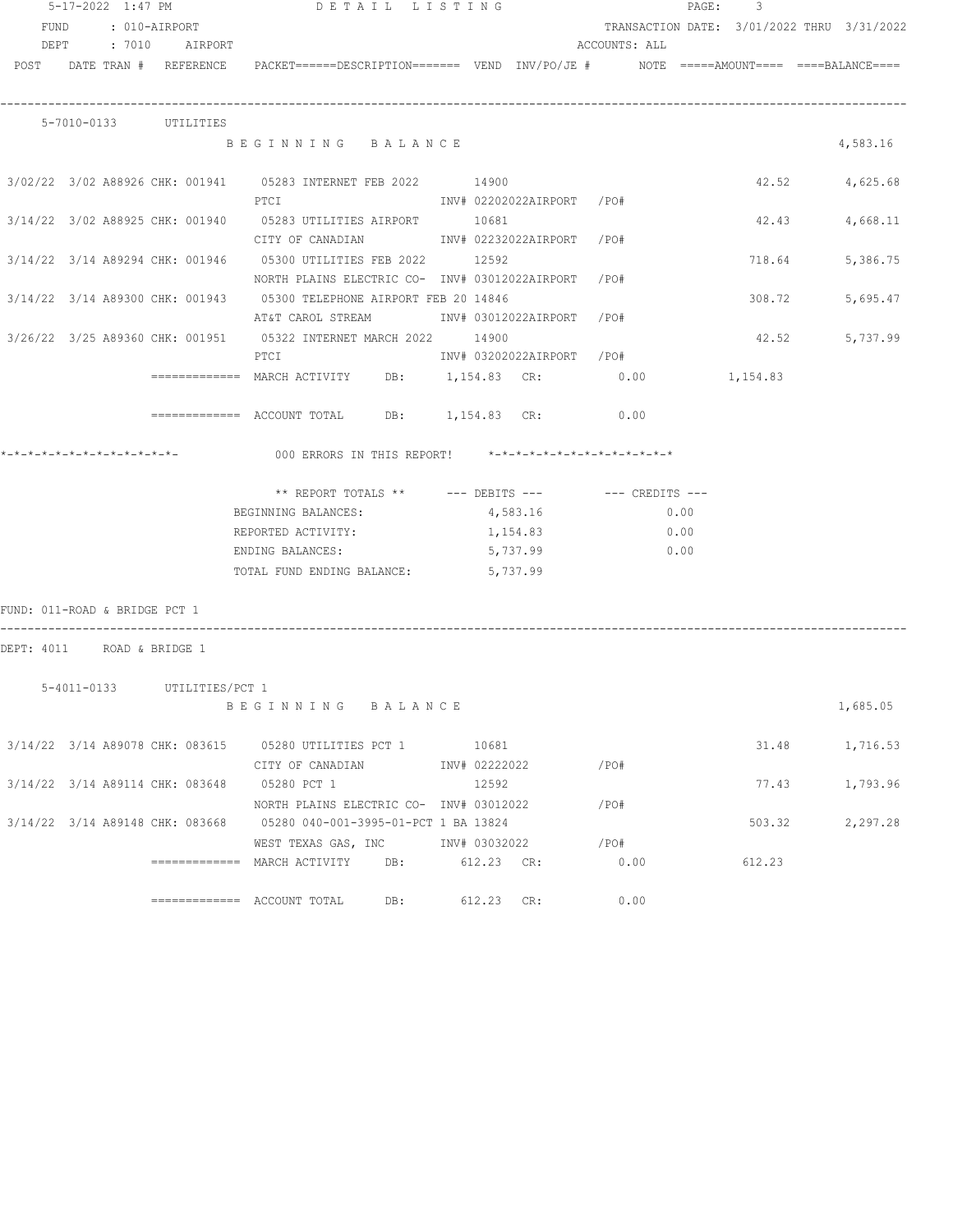|                                             |                                | $5-17-2022$ 1:47 PM DET AIL LISTING                                                                             |          | PAGE: 4                                    |        |                 |
|---------------------------------------------|--------------------------------|-----------------------------------------------------------------------------------------------------------------|----------|--------------------------------------------|--------|-----------------|
|                                             | FUND : 011-ROAD & BRIDGE PCT 1 |                                                                                                                 |          | TRANSACTION DATE: 3/01/2022 THRU 3/31/2022 |        |                 |
|                                             | DEPT : 4011 ROAD & BRIDGE 1    |                                                                                                                 |          | ACCOUNTS: ALL                              |        |                 |
|                                             |                                | POST DATE TRAN # REFERENCE PACKET======DESCRIPTION======= VEND INV/PO/JE # NOTE =====AMOUNT==== ====BALANCE==== |          |                                            |        |                 |
|                                             |                                |                                                                                                                 |          |                                            |        |                 |
|                                             |                                | 000 ERRORS IN THIS REPORT! *-*-*-*-*-*-*-*-*-*-*-*-*-*-                                                         |          |                                            |        |                 |
|                                             |                                | ** REPORT TOTALS ** --- DEBITS --- -- CREDITS ---                                                               |          |                                            |        |                 |
|                                             |                                | BEGINNING BALANCES:                                                                                             | 1,685.05 | 0.00                                       |        |                 |
|                                             |                                | REPORTED ACTIVITY:                                                                                              | 612.23   | 0.00                                       |        |                 |
|                                             |                                | ENDING BALANCES:                                                                                                | 2,297.28 | 0.00                                       |        |                 |
|                                             |                                | TOTAL FUND ENDING BALANCE: 2,297.28                                                                             |          |                                            |        |                 |
| FUND: 012-ROAD & BRIDGE PCT 2               |                                |                                                                                                                 |          |                                            |        |                 |
| DEPT: 4012 ROAD & BRIDGE 2                  |                                |                                                                                                                 |          |                                            |        |                 |
| 5-4012-0133 UTILITIES/PCT 2                 |                                |                                                                                                                 |          |                                            |        |                 |
|                                             |                                | BEGINNING BALANCE                                                                                               |          |                                            |        | 1,642.98        |
| 3/14/22 3/14 A89114 CHK: 083648 05280 PCT 2 |                                |                                                                                                                 | 12592    |                                            |        | 200.89 1,843.87 |
|                                             |                                | NORTH PLAINS ELECTRIC CO- INV# 03012022                                                                         |          | / PO#                                      |        |                 |
|                                             |                                | $\overline{\phantom{X}}$ ============= MARCH ACTIVITY DB: 200.89 CR:                                            |          | 0.00                                       | 200.89 |                 |
|                                             |                                | ============ ACCOUNT TOTAL DB: 200.89 CR: 0.00                                                                  |          |                                            |        |                 |
|                                             |                                | 000 ERRORS IN THIS REPORT! *-*-*-*-*-*-*-*-*-*-*-*-*-*-                                                         |          |                                            |        |                 |
|                                             |                                | ** REPORT TOTALS ** --- DEBITS --- -- CREDITS ---                                                               |          |                                            |        |                 |
|                                             |                                | BEGINNING BALANCES:                                                                                             | 1,642.98 | 0.00                                       |        |                 |
|                                             |                                | REPORTED ACTIVITY:                                                                                              | 200.89   | 0.00                                       |        |                 |
|                                             |                                | ENDING BALANCES:                                                                                                | 1,843.87 | 0.00                                       |        |                 |
|                                             |                                | TOTAL FUND ENDING BALANCE: 1,843.87                                                                             |          |                                            |        |                 |
| FUND: 013-ROAD & BRIDGE PCT 3               |                                |                                                                                                                 |          |                                            |        |                 |
| DEPT: 4013 ROAD & BRIDGE 3                  |                                |                                                                                                                 |          |                                            |        |                 |
|                                             | 5-4013-0133 UTILITIES/PCT 3    |                                                                                                                 |          |                                            |        |                 |
|                                             |                                | BEGINNING BALANCE                                                                                               |          |                                            |        | 1,345.39        |
| 3/14/22 3/14 A89114 CHK: 083648 05280 PCT 3 |                                |                                                                                                                 | 12592    |                                            |        | 315.84 1,661.23 |
|                                             |                                | NORTH PLAINS ELECTRIC CO- INV# 03012022                                                                         |          | / PO#                                      |        |                 |
|                                             |                                | 3/14/22 3/14 A89194 CHK: 083652 05280 INTERNET MARCH 2022 PCT 14777                                             |          |                                            |        | 111.95 1,773.18 |
|                                             |                                | RESOUND NETWORKS LLC MOTH 382996                                                                                |          | / PO#                                      |        |                 |
|                                             |                                | ============= MARCH ACTIVITY DB: 427.79 CR:                                                                     |          | 0.00                                       | 427.79 |                 |
|                                             |                                | ============= ACCOUNT TOTAL DB: 427.79 CR:                                                                      |          | 0.00                                       |        |                 |